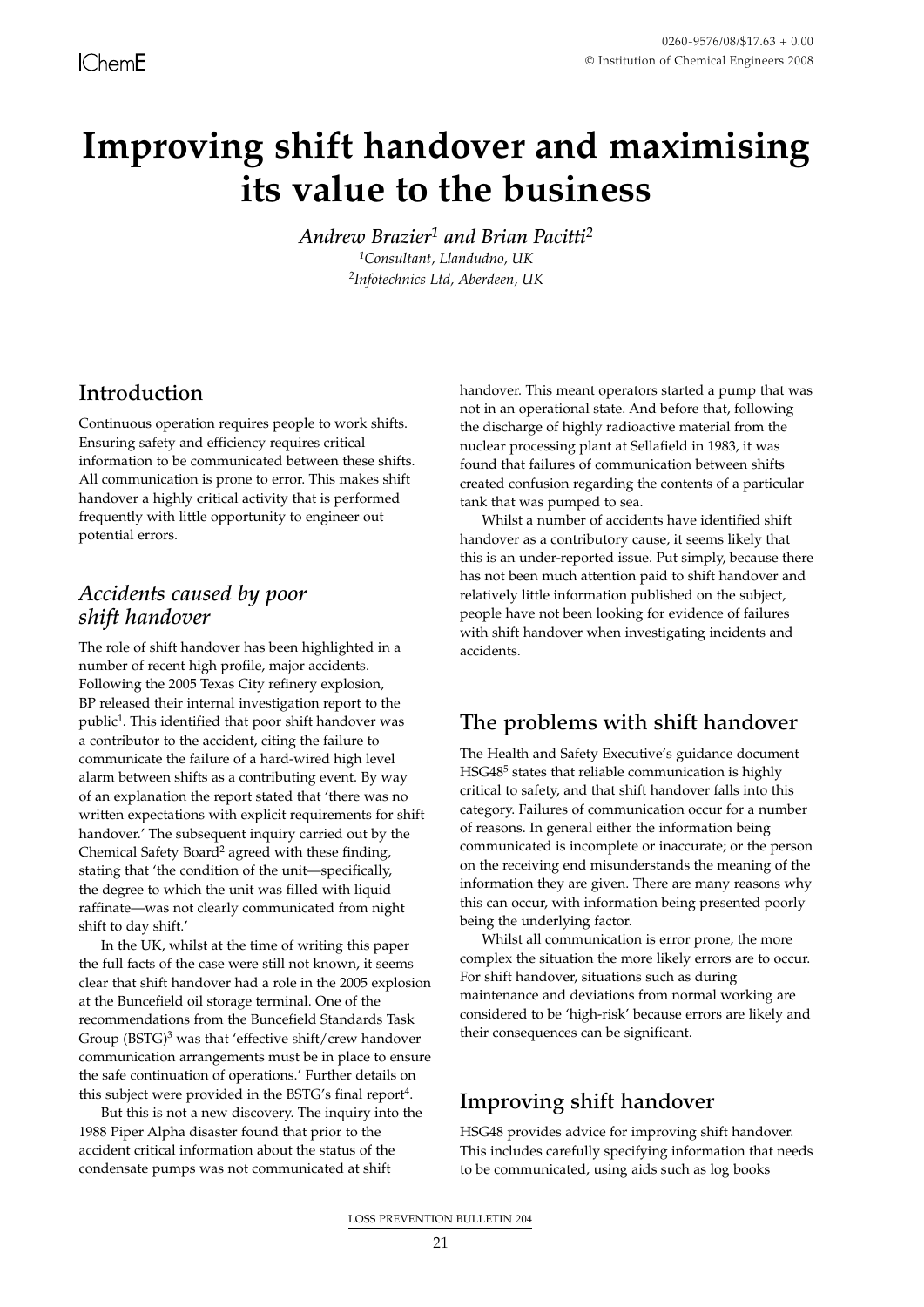during handover, using more than one communication medium (for example, both written and verbal), allowing sufficient time and developing communication skills and behaviours.

The advice in HSG48 is good and has been reemphasised by the final report from the Buncefield Standards Task Group. However, despite its importance and the occurrence of numerous incidents influenced by poor shift handovers, it is quite a surprise that there is not more advice available. The reasons for this are not clear, but it is easy to surmise that it is a 'soft' and intangible subject that has probably fallen into the 'too hard' category for many years.

#### *Communication theory*

In the absence of specific advice regarding shift handover, there is plenty for communication in general that should be applicable to shift handover.

One thing is clear, people tend to underestimate how complex the communication process is and consequently overestimate their ability to communicate effectively. The reality is that error is a natural and inevitable aspect of communication because language is inherently imprecise and ambiguous.

A successful communication is one where a person receiving a message achieves exactly the same understanding of that message as the person transmitting it intended. However, the following factors can interfere with this process<sup>6</sup>:

- 1. It is not possible to transfer meanings from one person to another directly. Rather, the receiver creates meaning in his or her mind;
- 2. Anything is a potential message, whether it is intended or not;
- 3. The message received is the only one that counts;
- 4. Taking the above together, unintentional meaning is likely and potential miscommunication is the norm.

Communication requires effort by both parties to avoid miscommunication. Although not infallible, face-to-face communication is generally the most reliable, not necessarily because it is a better way of transferring understanding, but because it allows immediate discussion. In contrast, written communication is generally less reliable because of this lack of immediate feedback.

# *Behavioural aspects*

One of the reasons shift handover is a difficult topic to address is that individuals' behaviours have such a significant impact on its effectiveness. In this context the following are relevant:

• People need to be willing to say if they do not understand what they have been told;

- They need to be willing to challenge what they have been told;
- They need to be able predict what someone else needs to know;
- They need to show that they are interested in what they are being told;
- They need to make time for the handover.

No procedure or management system can address these issues directly. Whilst guidance can be provided to help people understand what is expected of them, there will be a requirement for continuous supervision and coaching to ensure bad habits are avoided and to drive continual improvement. Given the pressures of work, it is unlikely that this will happen automatically. Shift handover practices are likely to evolve over time. Sometimes this will result in improvement, but at other times short cuts and bad practice may be the result.

#### *The challenges to improving handover*

As well as shift handover being a particularly complex activity, there are other reasons why making improvements are difficult. In particular, we must recognise that the individuals involved may not always have incentives to put in the effort required.

The most important person in any handover is the person finishing their shift. The quality of the information they provide and their communication skills will have the greatest influence on how well informed the person starting their shift is. However, at the end of an eight- or twelve-hour shift even the most conscientious person will be interested in getting home. Also, some may have the attitude that any problems they leave are going to be dealt with by someone else (i.e. the incoming shift).

It is true that the person starting their shift can influence the quality of the handover they receive. Asking questions and being interested will tend to improve the quality of the handover. However, they are not in a particularly powerful position because they do not know what questions to ask, especially if key data has not been logged.

Finally, we must recognise that the people typically responsible for improving performance are often not present (i.e. managers) or busy themselves (i.e. supervisors) when handovers are taking place. Most handovers will be carried out unsupervised.

# **An alternative perspective**

Changing behaviours is always difficult, especially when the individuals may not perceive a direct benefit.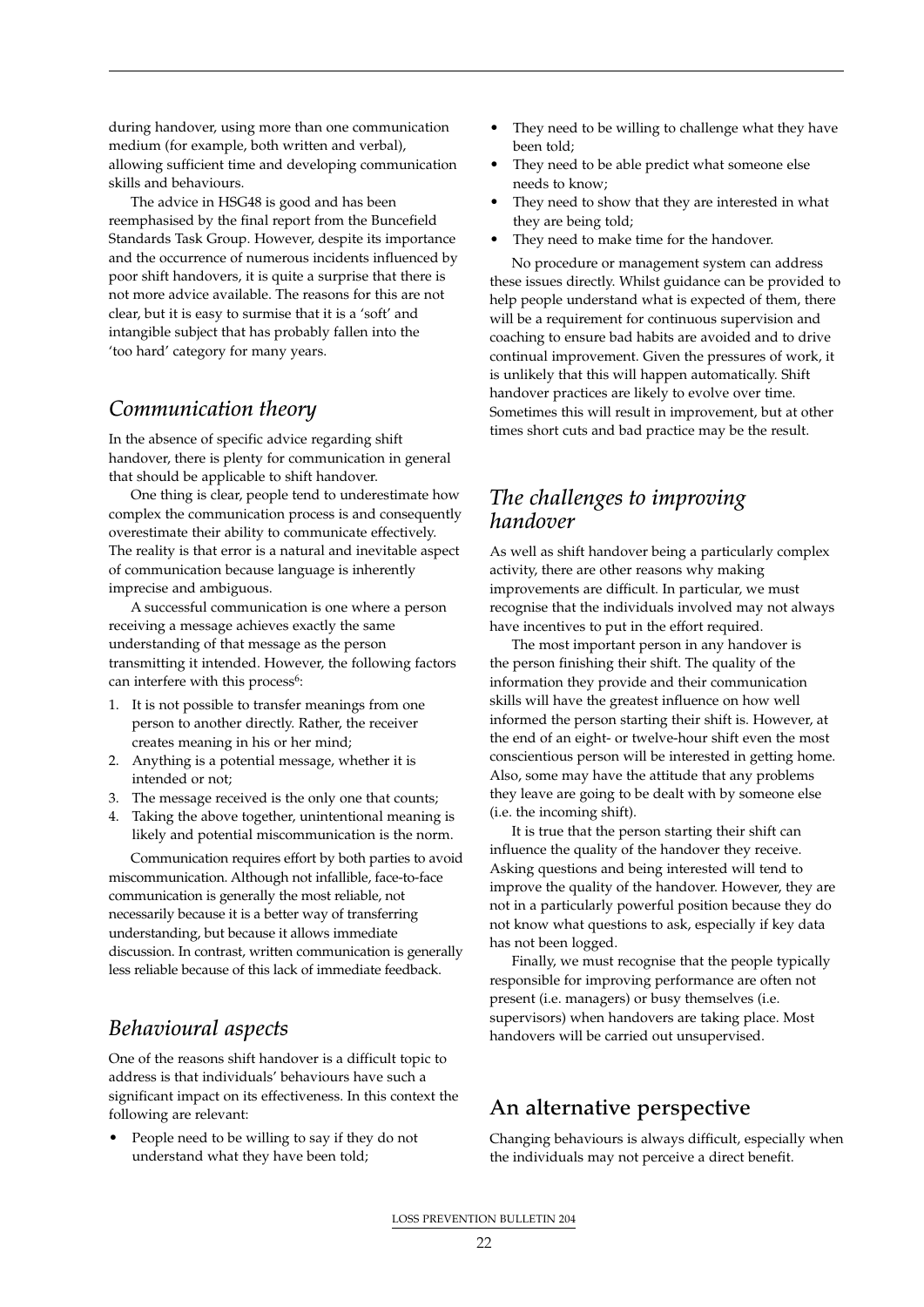Therefore, it would be useful to have an alternative approach to improving shift handover.

Having studied the handover process it is clear that a lot of information communicated at handover could have a much wider use if it could be made available in an appropriate format. If other people were to start accessing that information it would increase the number of stakeholders in the process. More people would have a vested interest in improving handovers and would be more likely to intervene if the information they need was not forthcoming. Ultimately it seems likely that a better consensus would be reached over what needs to be communicated at shift handover.

The proposal here is that the log books and handover reports used at handover could be used to record information that can then be shared. The beauty of this information being that it reflects what actually happens in practice. Face-to-face communication will remain the most important part of the handover, but the log books and handover reports will add structure and detail.

## *A study of the information recorded for use at handover*

In order to determine what type of data is recorded for use at handover, a study was conducted at an offshore oil production platform7. Copies of pages from log books and handover reports from across the platform were collected covering a seven-day period. This information (a stack of paper weighing 31 ⁄2 kg) was carefully examined to determine what information had actually been recorded about events occurring during the period of interest.

Analysis of the information showed that many of the events recorded in log books and handover reports could be particularly useful for safety and reliability studies, given that they were rarely reported in other systems and this information was a largely untapped resource. The study categorised the information as being related to human error, minor incidents, routine events, and solutions to problems.

#### *Human errors*

There is a general consensus that human error is a significant cause of accidents and incidents, but that many of those errors occur frequently with minimal consequence, only occasionally combining with other events and conditions to cause an accident. Therefore, it is particularly useful to know about the errors that occur routinely, but these are rarely reported through formal

channels. The following errors were found in log books examined in this study:

- Valve 'inadvertently' closed—delayed the return of equipment to service;
- Gas leak from a newly fitted gasket-system had to be shut down and joint remade;
- Parts missing from replacement components (two events)—delays in critical repairs because components were supplied with parts missing;
- Part missed when assembling equipment—oil leak occurred, equipment had to be shut down, dismantled and reassembled again;
- Incomplete modification—pipework modified but control system was not. An additional task was required to rectify;
- Error in job description—diving work was delayed because instructions referred to an incorrect valve location;
- Unable to find an up-to-date drawing—delays whilst a drawing showing all recent modifications was found;
- Data lost from computer disk—system temporarily unavailable whilst backup data was recovered.

None of these errors had significant consequences, which explains why they were not reported through more formal channels. However, any error indicates a problem that in other circumstances could have contributed to more serious events. Having information about the errors that occur more readily available would be useful for ensuring risk assessments are accurate and for prioritizing human factors activities.

#### *Minor incidents*

Most companies now have a near-miss reporting system, which means all incidents should be reported no matter how minor the consequences are. In practice the effort of reporting an incident is often perceived as outweighing the benefit. This study found 15 events recorded in log books and handover reports that could be considered as incidents, in addition to the human errors described above. Examples included:

- Unplanned hydrocarbon releases (three events) small oil slicks observed on the sea following activities and a valve found to be leaking gas;
- Equipment failures (eight events)—chemical dosing pumps failing simultaneously, generator and compressor trips, compressors failed to start and an emergency shutdown valve did not close during a test;
- Equipment found to be inoperable (four events) pressure override switch broken, pump operating at high temperature, pig receiver door damaged and pressure gauge pipework blocked.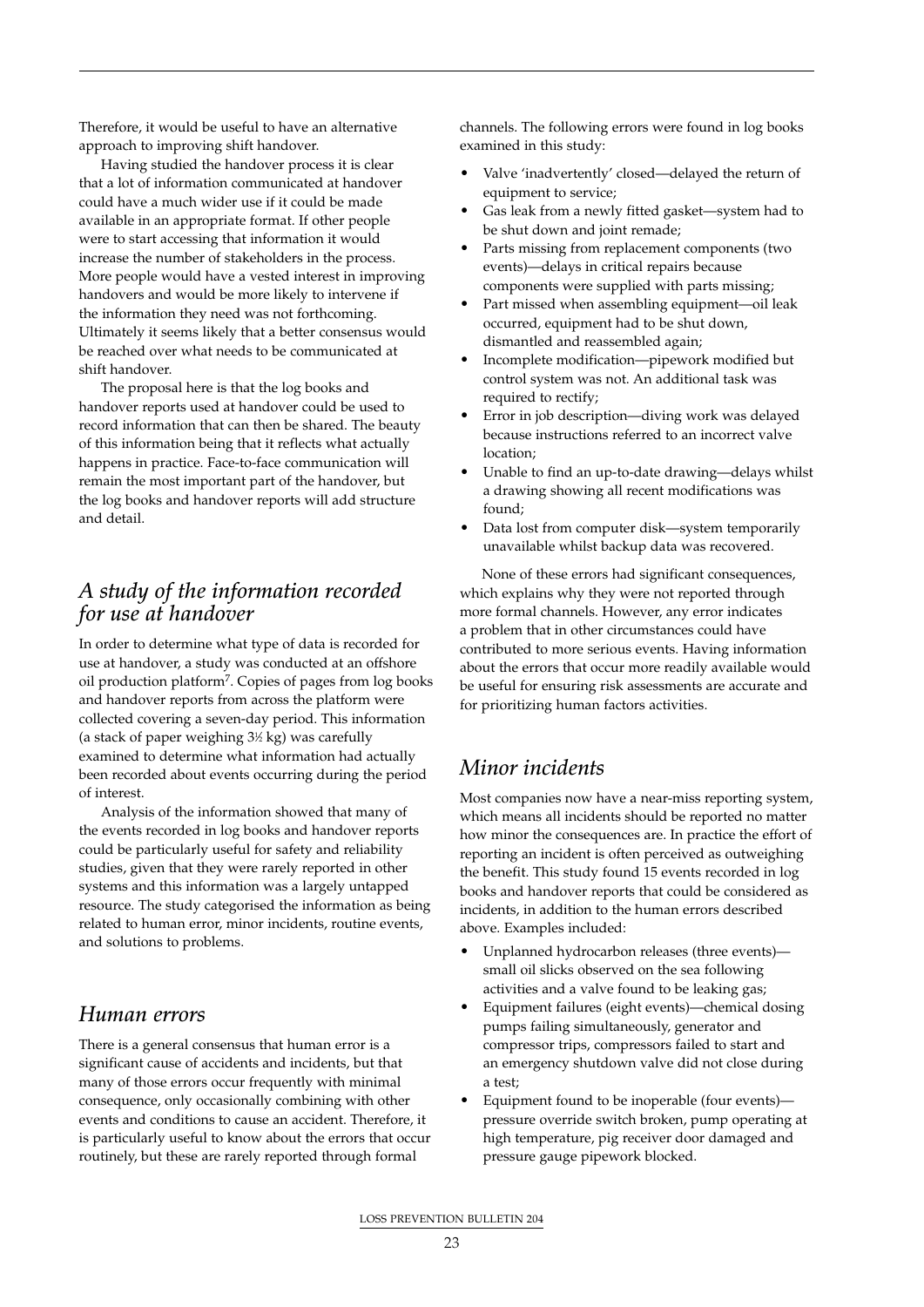The fact that incidents are being recorded suggests that log books and handover reports may provide an alternative mechanism for capturing these events. The advantage is that the reporter does not have to report the same information twice whilst the information is still immediately available for shift handover. However, the study showed that information about why these incidents occurred was often missing. This suggests that effort will be required if such an approach is taken to ensure the information about why events occur is recorded to allow further investigation.

#### *Routine tasks*

It is a bit of an anomaly, but the tasks people perform most frequently are often the ones we know least about. This is because they are often not covered by procedures and, when performed successfully, there is little indication to show they occurred. Because of this it is easy to think they are not important, but this is not the case. In fact, when considering plant reliability it is particularly useful to know what routine tasks are performed, their frequency, their duration and success rate. This study showed that this information can often be extracted from log books and handover reports. Of particular interest was that operators recorded 120 different routine tasks that had been performed in the seven day period. Whereas maintenance tasks are often captured in a management or recording system, operations tasks are usually not captured anywhere else.

The study concluded that the information about routine tasks recorded in log books and handover reports is probably more accurate than other sources of information because it is a record of what actually happens (i.e. rather than a pre-defined schedule which may not always be followed). Therefore, it was potentially particularly useful for reliability studies.

## *Solutions to problems*

One reason we continue to employ people on facilities, despite advances in technology, is that they are good at dealing with unforeseen events and developing ad hoc solutions to problems. Understanding how people deal with events can give us a very useful insight into how they understand the systems they deal with. Where successful, solutions to problems can be shared so that others can use them in the future. However, it is important to know about any temporary or experimental solutions, as they may contribute to problems in the future.

This study found that solutions to problems were often recorded in log books and handover reports. For example:

- The need to release trapped pressure to reset an alarm;
- A production well that will only flow at low pressure;
- Another production well that would restart flowing if left for a while;
- The need to reduce gas pressure to start a turbine;
- Use of a 'similar' spare part where the correct one was not available;
- Manually manipulating a valve to stop it sticking;
- Using plastic sealing compound instead of a gasket to prevent a leak.

In each of these cases the operators were clearly solving the immediate problem. The successful solutions may be useful for others. In a number of cases it appears that the solution may not be fully approved, and hence it may be important in the future to know what has been done. A number of additional instances were recorded where people logged their suspicions about the cause of a problem being experienced, but where they had not been able to test them out. In these cases these assumptions may assist personnel tasked with solving the problem in the future.

# **Using data collected from log books and handover reports**

The study described above identified the type of information communicated at handover. The following summarises three published papers that describe how this type of information has been used in practice.

# *Component reliability*

A group of companies working in oil and gas production in the North Sea collaborated to collect equipment reliability data from operational experience to form a 'Reliability Data Handbook'<sup>8</sup>. Data was collected from maintenance and operating logbooks relating to hours of operation and stand-by, failure events and repair time. Overall, despite problems with extracting information from systems where this use was not envisaged (i.e. hand written logs etc.), the study was considered to be worthwhile and demonstrated that such an approach had potential, especially if the reliability, content and accessibility of records could be improved.

# *Economic operation*

In another study a change of operation was planned for a power station<sup>9</sup>. The company wanted to be sure that this could be achieved without increasing costs due to plant breakdown and other reliability problems. They did this by extracting data from shift log books that would indicate the main causes of problems. An assessment of this data, backed up with discussion with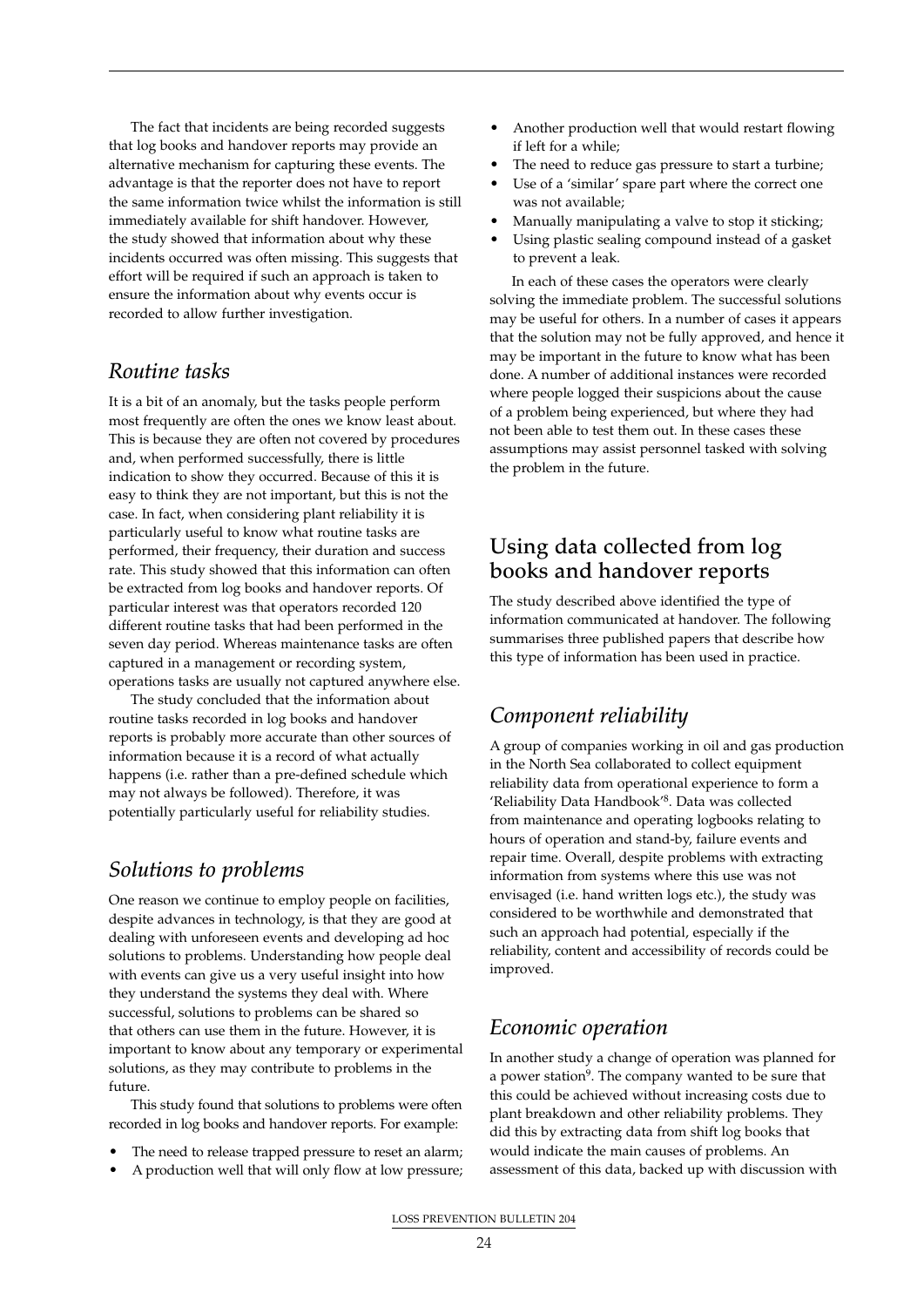engineers, allowed an economic model to be developed. Sensitivity analysis allowed the identification of the items of equipment within the plant that were most critical to system reliability. From this information it was possible to identify the most appropriate operating regime. The conclusion from this study was that the data was available and did allow an accurate and useful economic model to be developed.

#### *Reliability*

In the third study a power station had experienced a number of reliability problems for some time. A fault tree model of the system was developed using site specific data obtained from logbooks covering 29 years of operation<sup>10</sup>. From this the major contributors to system unreliability were identified, allowing decisions to be made about future modifications. Extracting the data was difficult because the logbooks were all hand written, but once manually transferred to a computer database it was found to be a particularly useful method for storage and manipulation. Also, there were some concerns about variations in the quality of records, especially as the events of most interest were generally associated by a high level of personal stress that meant those records were not always as detailed as would have been liked. However, despite these concerns it was felt that the results had made a significant contribution to the understanding of system reliability and that the cost and effort required to collect the data was worthwhile.

## **Improving handovers and making data available**

The studies described above show that the information used at handover can have a much wider application. However, extracting that information is not usually easy because much of it is in handwritten log books. Even though computers are now being used to record events and prepare handover reports, many use word processor or spreadsheet packages, or simple databases. Whilst these make the information more legible and hence may help people carrying out handovers, they do little to improve the availability of data and so do not fundamentally increase the number of stakeholders in the process with a direct incentive to drive improvement.

## *A more sophisticated database*

It is one thing to capture information. It is another to make it readily available for people to use. A database can assist in this process, but to be effective the following needs to be understood:

- To get the full picture, it is usually necessary to have input from more than one area of the business;
- It is useful to be able to consider logged information alongside the relevant 'hard' process data;
- Information may be required in different formats for different purposes.

To address these issues it becomes apparent that the current approach of having lots of individual log books and handover reports will never allow the potential of the data stored to be realised. Instead a system is required that acts as a source of information that can be used during shift handover, but has a much wider use across the business. At the same time it must be easy for the people performing the handover to use, as without this it is possible that the quality of handover is reduced in an effort to make more information available to other potential users such as engineers and managers.

## *Practical requirements*

History is littered with lots of examples where technology-based products have failed to achieve their potential because they were not used as intended. In this case it is no use developing a database system that people do not record information in or extract the useful data. Therefore the following are the minimum requirements:

- Logging of information must be simple;
- To be really valuable the information must not only say what has happened, but explain why;
- Information must be highly visible so that people know what is happening;
- Analysis of historical information must be possible.

It is essential that end users are actively involved in developing the system to both embed their experience into the system and to ensure they understand the objectives of the new approach. In this case operator involvement is key to ensuring information logging will be practical and efficient. However, there will be other end users who have different needs, particularly in extracting and analysing data. A consensus is required about what constitutes the optimum solution for all end users.

It is important to recognise that this is not just an exercise of transferring a current log system to computer, as the benefits of this are quite limited. Therefore, as some of the concepts will be new to the end users, it is equally important to involve people who can input information about what can be achieved with such a system.

Finally, whilst technology can assist the handover process, it can have negative consequences if not managed correctly. Robust systems must be in place to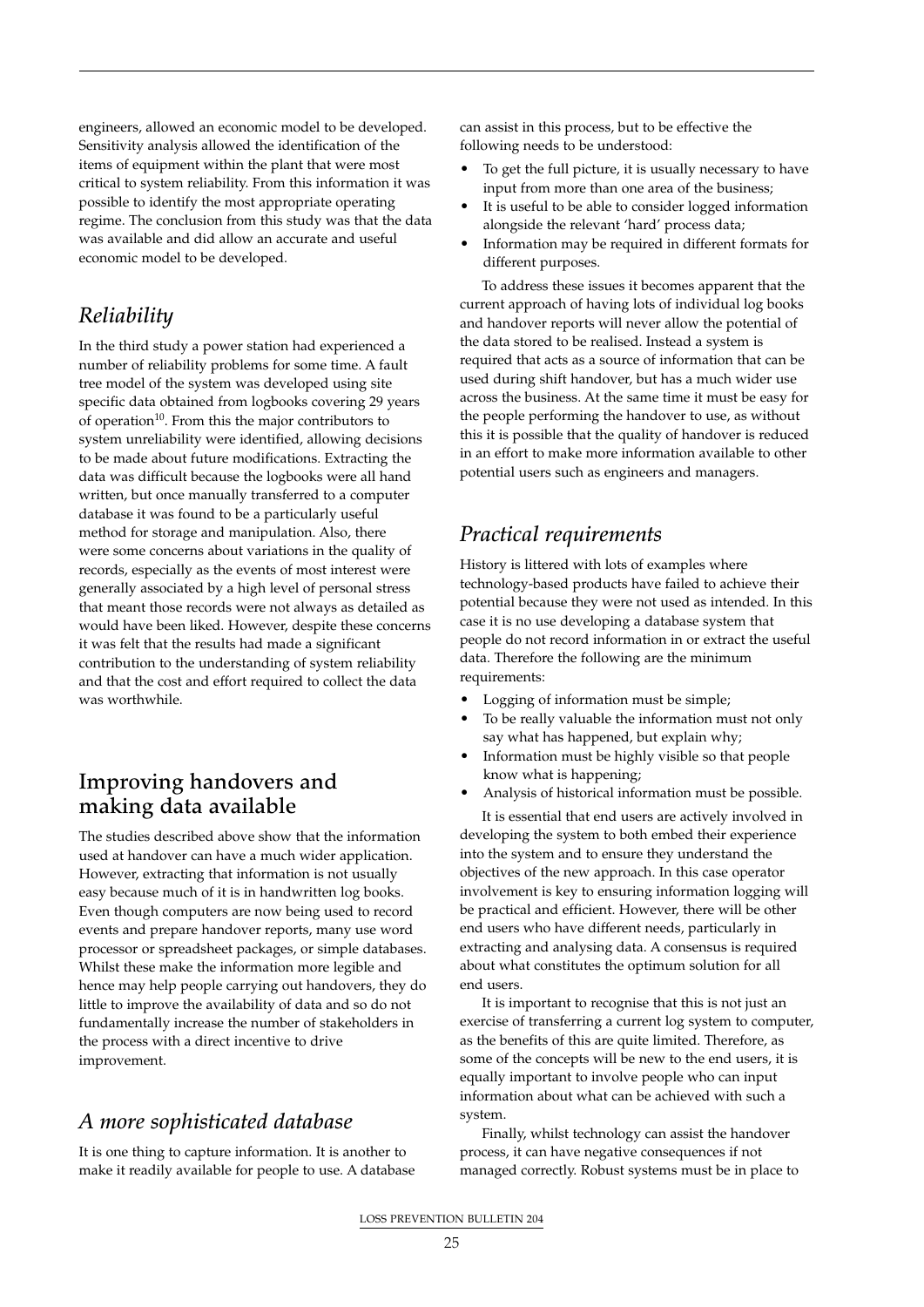address the requirements for good communication at shift handover and between different job functions.

#### *The proposed solution*

There is no intention to replace current arrangements with something completely new. Therefore, the proposed solution builds on the existing use of shift logs and handover reports. It assists by automating the process as far as possible and provides numerous functions and procedures that ensure handovers are as comprehensive and consistent as possible. Also, it makes information far more visible and this means there are more stakeholders with an interest in maximising the quality of shift handovers and who are more likely to intervene where these requirements are not achieved.

The old adage of 'rubbish in, rubbish out' certainly holds true in this case, especially since much of the information we are talking about is 'soft' in nature, being based on the observations of people rather than 'hard' plant data from instruments and control systems. The aim is to ensure all critical information relating to past, present, and future events are captured, will be visible and is supported by additional information including process data.

This will only be successful if the information that forms the basis of the handover is of high quality. This solution therefore encompasses the creation of operational logs and the subsequent use of that information for the benefit of managing the operation (of which handovers is a major use). In order to successfully underpin the handover process the solution must fulfil a number of key requirements:

- **Facilitate logging of information**: Whatever method of capturing operational information is used, it will be, to some degree, an imposition on the operator. The proposed solution encourages quality logs by allowing most information associated with an entry to be made with a few mouse clicks. The operator is then required to type only value added information, which generally explains why an event occurred. The operator is guided through the logging process in a structured way, ensuring all essential information is captured. This has added benefits for less computer-literate operators as it minimises the input required.
- **Provide a structured logging environment**: It is essential that any solution provides the flexibility to capture all the varied operational activities required in logs across the operation. At the same time, it is important to impose a level of structure on the logs to encourage consistency of input. Simply providing for free-format text entry provides flexibility but does not allow for a structured approach. The solution allows 'Event Hierarchies' to be pre-defined. Each log can have its own hierarchy tuned to the

specific logging requirements. Each hierarchy point (an event that can be logged) can have its own template. This template defines the structure of the log entry and can accommodate any additional information to be captured, any rules on how the entry is shared or copied with other logs and any external documents to be attached or referenced. The level of structure imposed by the template is defined by the users. A template could in its simplest form be a simple free format text field. This template approach helps ensure that the same event logged over time will be logged in the same way and is of great benefit when reviewing and reporting on logs.

- **Allow for easy sharing of information**: The solution allows log entries to be very easily shared across multiple logs throughout the operation. This can be automated if required to ensure important information is highly visible to the appropriate people or issues are effectively escalated.
- **Allow quick searching and reporting of logs**: The solution allows easy access to logs, whether it is the current shift reviewing the previous shift logs, engineers carrying out analysis of historic logs or management reporting across multiple logs. Providing the structured templates allows reports to be very easily built. This helps turn the logs from an operational record to be filed away into a live repository of valuable information. The logs become valuable assets of the business.

#### *The solution in practice*

The handover process can encompass a wide range of information including the logs of past events, the current plant status, and issues for future shifts. This is true for shift handovers that occur on a daily basis and for 'trip handovers' that may occur weekly, monthly or even longer.

The solution has a number of functions specifically designed to facilitate the handover process, including; the ability to view logs across any timeframe, ability to flag important information, ability to add log entries to ToDo lists in order to action issues across shifts and the ability to create, assign and track logbook tasks across shift teams.

One of the most important aspects of the solution is the ability for each area to configure its own log structures. This is a user centred solution that achieves buy-in from the user base and subsequently leads to higher quality logs. This is much more desirable than imposing a rigid system on operators that does not meet their own individual or departmental requirements.

It must be emphasised that any computerised solution to managing shift handovers can only support (and not replace) a well thought out and well followed handover procedure. The wider considerations are those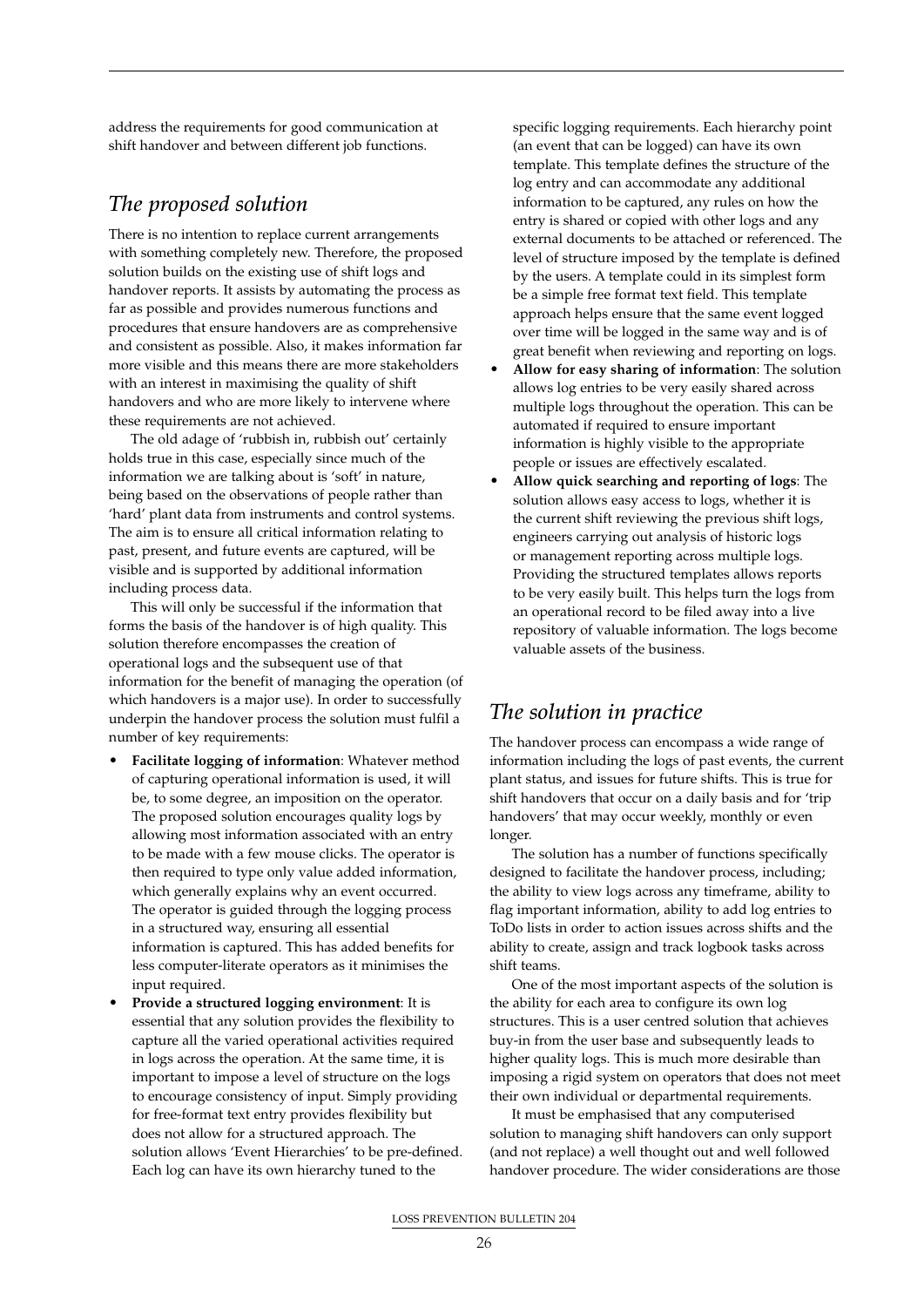of company and operational culture and discipline. A culture of open communications, continuous learning and continuous monitoring of process quality can be underpinned by a well developed computerised system but cannot ultimately be controlled by such a system; the whole process starts and end with the organisations biggest asset—its people.

In implementing such a solution it is important to recognise that, as with any intervention in any system, there are always potential negative consequences. In this case there is the potential that making information more readily available over a computer network may mean that people talk to each other less often. Whilst it is felt the way the solution works means more people will become interested in what is going on and hence are actually more likely to ask questions and discuss events, this is something that needs to be monitored as part of its implementation. Also, it is recognised that this solution may not currently be appropriate in places where a significant proportion of the workforce either do not have access to a computer or lack the appropriate skills.

This solution has been in use with great success within several large operations with user bases in the 100s. One large site in the UK has used it for over three years. It replaced many paper-based and individual computer-based logs with a single, integrated solution that allows operational knowledge to be shared 24 hours a day whilst interfacing with other existing operational systems. In another case a large power generation and distribution company used the solution to develop an integrated logging system across its diverse range of sites and corporate level functions. Following a pilot project, the solution was implemented across the company in four months. As well as practical benefits such as more consistent logs and improved availability of information, cultural improvements have been experienced including operators having a better understanding of the value of high quality logs, shift handovers are much more efficient because the high visibility of information enables the oncoming team to quickly get 'up to speed' and allows them to ask insightful questions to ensure they fully understand the issues.

#### **Conclusions**

There is no doubt that shift handover is a critical activity and poor handovers have contributed to major accidents. However, it has received relatively little attention and the guidance available is rather limited.

The goal of shift handover has been defined as 'the accurate, reliable communication of task-relevant information across shift changes, thereby ensuring continuity of safe and effective working.' To do this

oncoming personnel have to gain an accurate understanding of plant status so that they are able to make correct decisions and initial appropriate actions as required.

Improving shift handover requires systems to be in place that include procedures, training and assessment, monitoring and audit. Also, it is necessary to address the behavioural aspects, which may be something that organisations have tended to shy away from. Structured log books and handover reports can assist the face-toface aspect of a shift handover. Also, it is important to recognise that certain circumstances such as ongoing maintenance and deviations from normal operation create higher risk and need careful consideration during handover.

This paper proposes an approach to improving shift handover that is complementary to developing and improving the communication aspects. It aims to make information recorded at handover a more valuable resource. Studies show information about all aspects of operation are often recorded in shift logs and handover reports, including information about human errors, minor incidents, routine tasks and solutions to problems. This can be used across the business to improve safety, reliability, production, and environmental performance.

To make the information more available it is suggested that a computer-based database solution is required. This goes beyond simply converting log books into computer form, and instead results in a comprehensive source of management information that has many uses, as well as supporting shift handover. The advantages of this approach include:

- Important information becomes more visible;
- Better information is available when making operational and strategic decisions;
- Time is saved in logging events, meaning more value-added information can be recorded;
- Information flows much better across the organization;
- A full audit trail is provided.

A computer-based approach has many potential benefits, but it must be remembered that the behaviour of users will have the greatest influence on shift handover effectiveness. Any improvement must reflect the human factors involved. However, shift handover is a critical activity and should be a high priority for any organisation working in a hazardous industry. Key issues include<sup>11</sup>:

- Provision of clear procedures/written guidance describing the key information to be exchanged and how this should be done (e.g. word of mouth, in writing or both);
- Providing training and having systems to ensure employees are competent to use handover procedures;